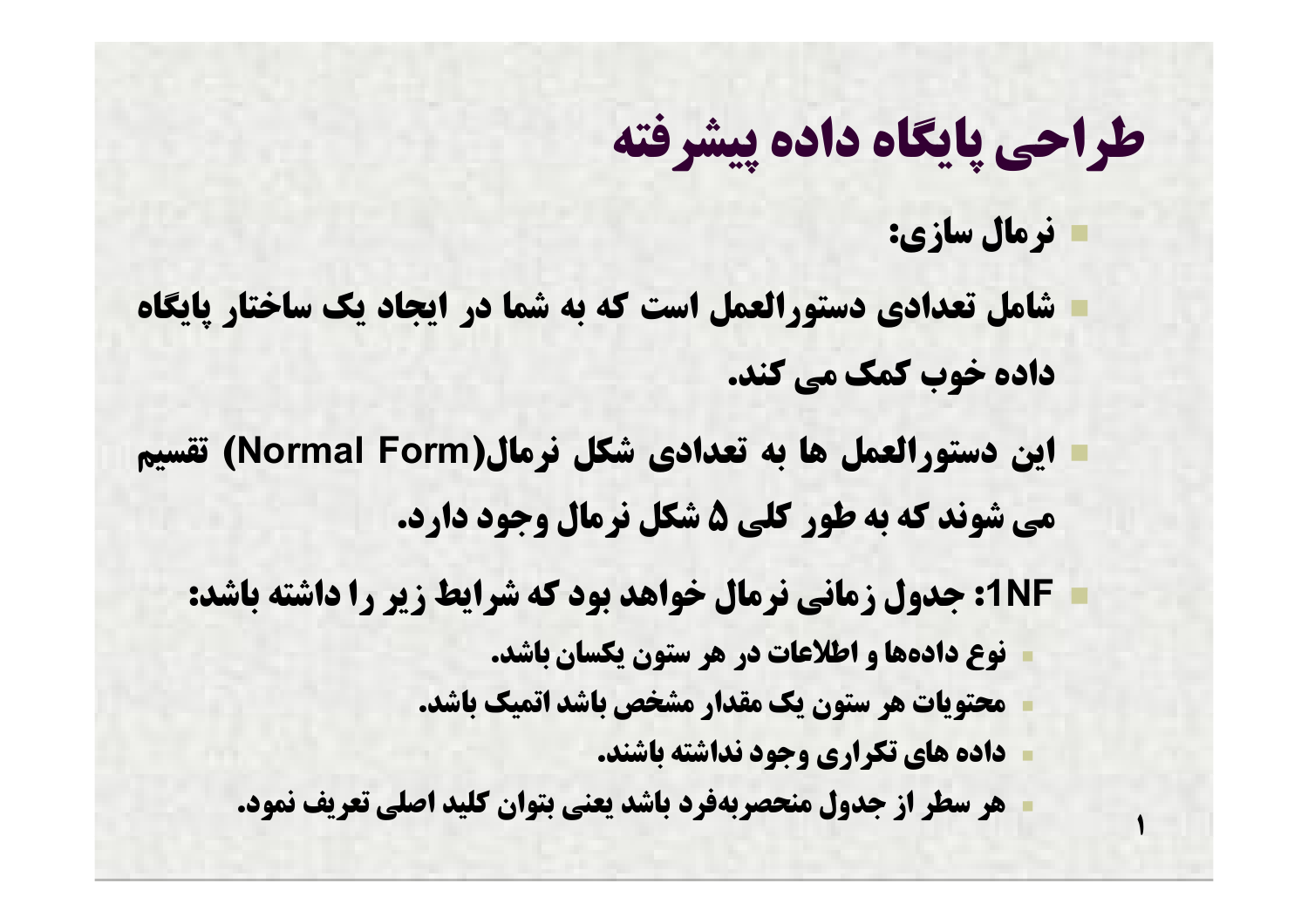**NF:2 یک جدول در فرم دوم نرمال است اگر شرایط زیر را داشته باشد:**

- **در فرم اول نرمال باشد.**
- **کلیه ستون هاي غیر کلید وابستگی تابعی کامل به کلیه ستون هاي کلید داشته باشد.(به عبارت دیگر هر ستون باید به یک کلید اصلی وابسته باشد)**

**NF:3 یک رابطه در فرم سوم نرمال است اگر شرایط زیر را داشته باشد:**

**در فرم اول و دوم نرمال باشد**

**2**

 **فاقد وابستگی هاي با واسطه باشد.(به عبارت دیگر هر ستون باید به طور مستقیم به ستون کلیدي وابسته باشد)**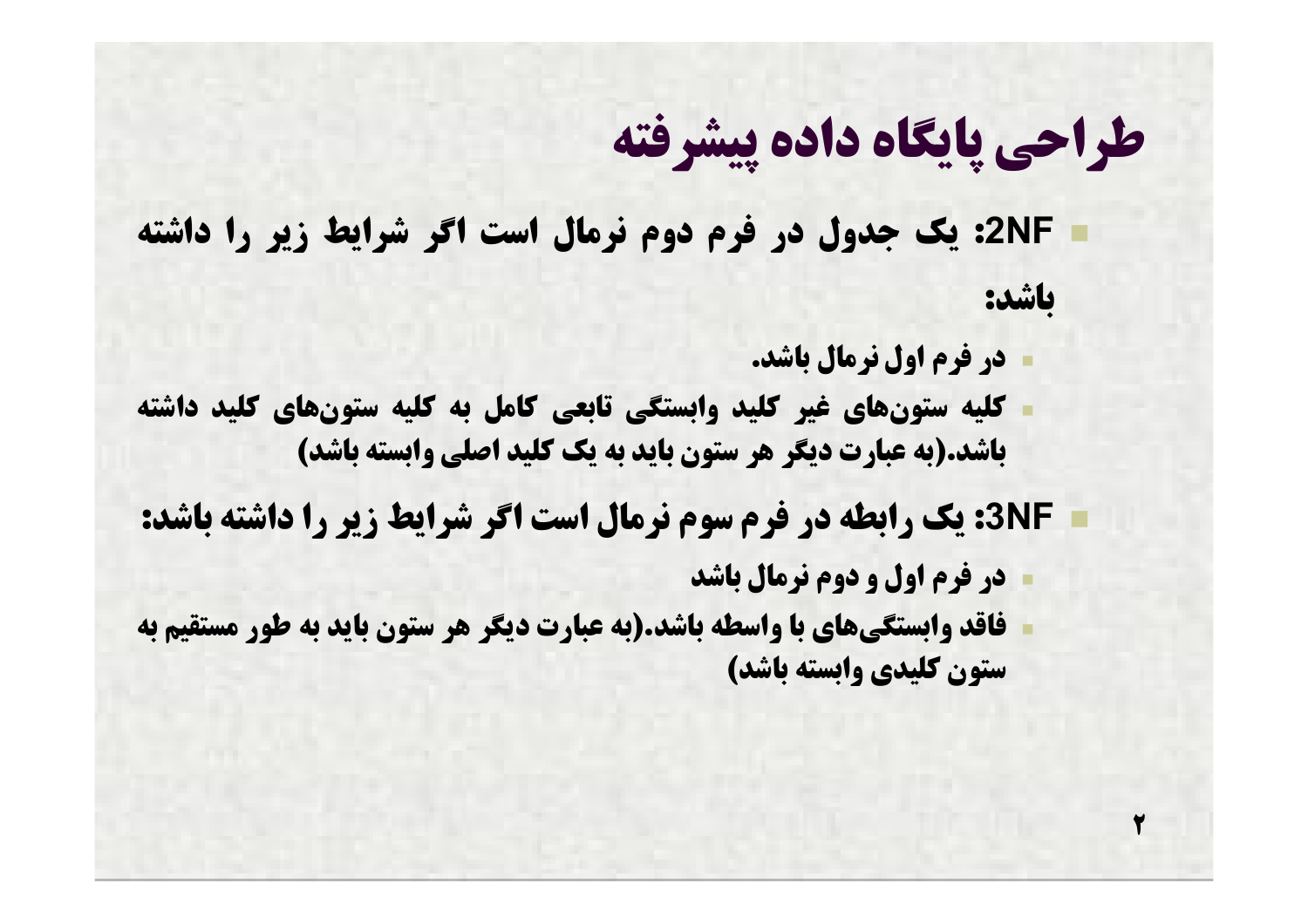**3**

#### **مثال: آیا رابطه زیر NF1 است؟چرا؟**

| <b>Nam</b><br>e | Date of<br><b>Birth</b> | <b>Address</b>  | <b>Email</b>                   | <b>Date</b><br><b>Joined</b> | <b>Meetin</b><br>g Date | <b>Location</b>                   | <b>Atten</b><br>d |
|-----------------|-------------------------|-----------------|--------------------------------|------------------------------|-------------------------|-----------------------------------|-------------------|
| <b>Martin</b>   | Feb 27,<br>1972         | 1 The Avenue    | martin $@s$<br>ome.com         | Jan<br>10,2005               | Mar<br>30,2005          | <b>Lower West</b><br><b>Side</b>  | Y                 |
| Jane            | Dec 12,<br>1967         | 33 Some<br>Road | Jane@se<br>rver.net            | Jan<br>12,2005               | Mar<br>30,2005          | <b>Lower West</b><br><b>Side</b>  | N <sub>1</sub>    |
| Kim             | May 22,<br>1980         | 19 The Road     | kim@mai<br>I.com               | Jan<br>23,2005               | Mar<br>30,2005          | <b>Lower West</b><br><b>Side</b>  | Y                 |
| <b>Martin</b>   | Feb 27,<br>1972         | 1 The Avenue    | $\mathsf{martin@s}$<br>ome.com | Jan<br>10,2005               | April<br>28,2005        | <b>Upper North</b><br><b>Side</b> | Y                 |
| <b>Martin</b>   | Feb 27,<br>1972         | 1 The Avenue    | martin@s<br>ome.com            | Jan<br>10,2005               | April<br>28,2005        | <b>Lower North</b><br><b>Side</b> | Y                 |
| Jane            | Dec 12,<br>1967         | 33 Some<br>Road | Jane@se<br>rver.net            | Jan<br>12,2005               | April<br>28,2005        | <b>Lower North</b><br>Side        | N                 |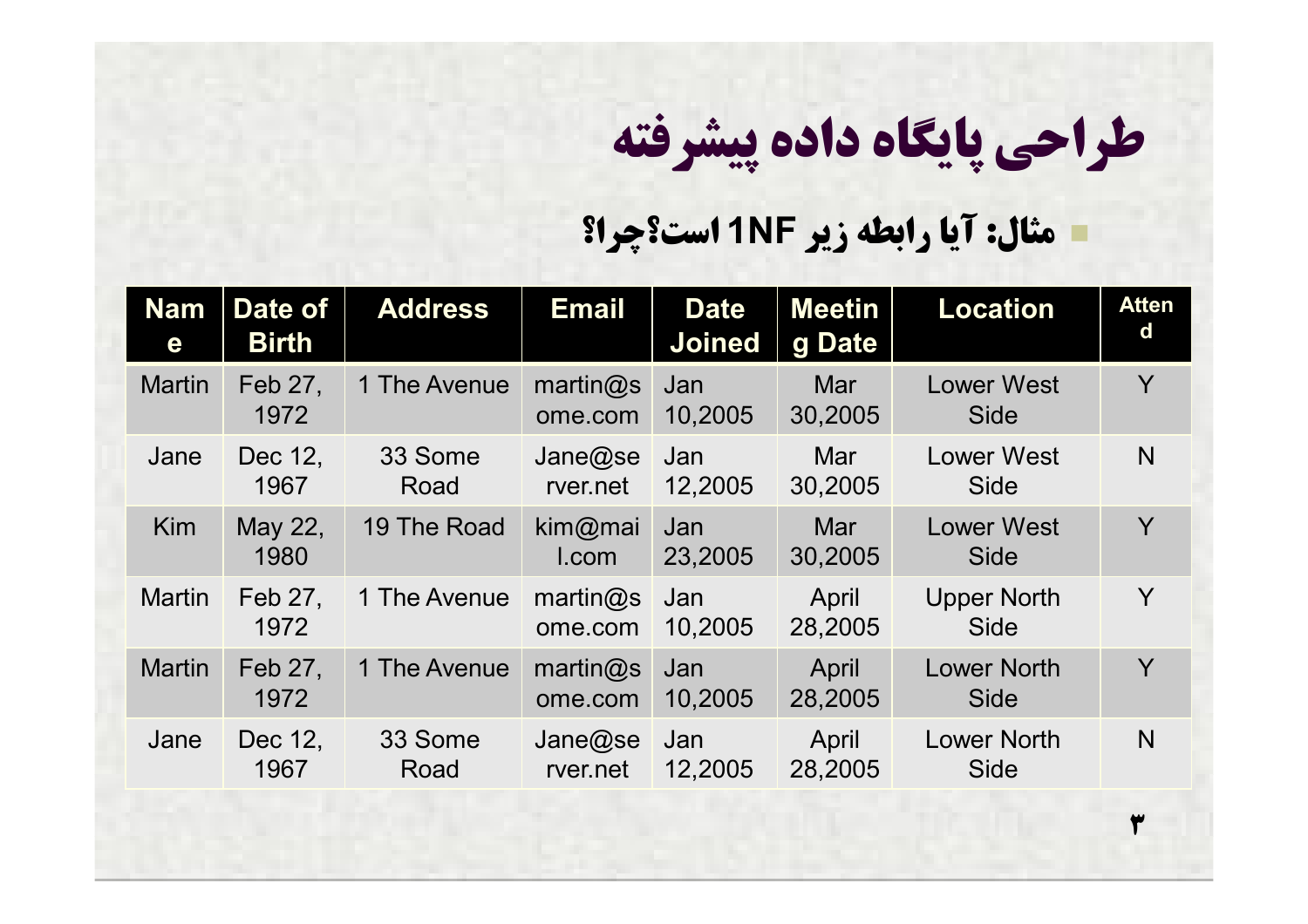**4**

**مثال: آیا رابطه زیر NF2 است؟چرا؟**

| <b>Field Name</b>  | <b>Data Type</b>        | <b>Notes</b>       |
|--------------------|-------------------------|--------------------|
| FilmId             | integer                 | <b>Primary key</b> |
| <b>FilmName</b>    | $\texttt{varchar}(100)$ |                    |
| Actorld            | integer                 | <b>Primary key</b> |
| ActorName          | varchar (200)           |                    |
| <b>DateOfBirth</b> | date                    |                    |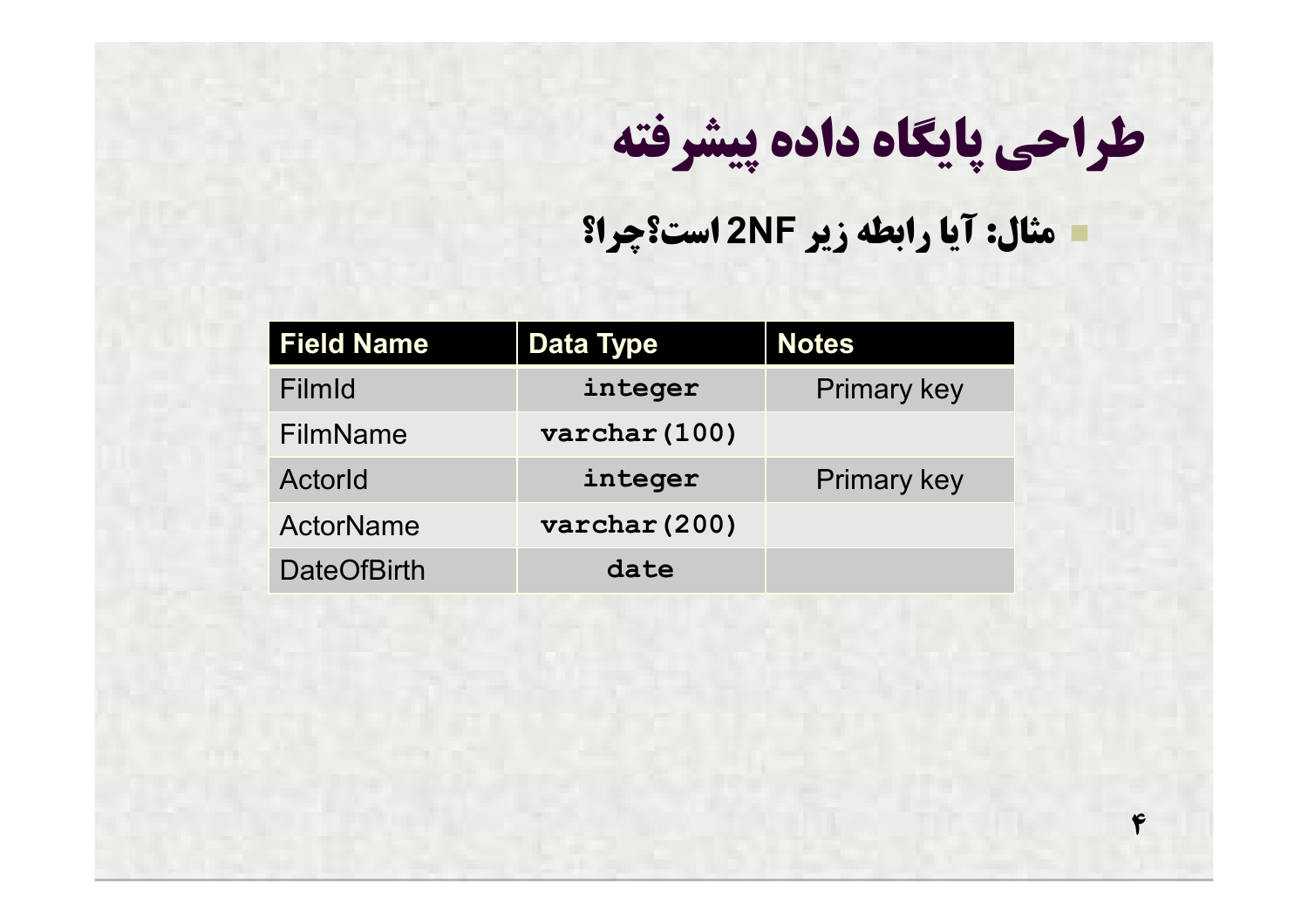**5**

#### **مثال: آیا رابطه زیر NF3 است؟چرا؟**

| <b>Field Name</b>  | <b>Data Type</b>        |  |
|--------------------|-------------------------|--|
| MemberId           | integer                 |  |
| FirstName          | nvarchar (50)           |  |
| LastName           | nvarchar (50)           |  |
| <b>DateOfBirth</b> | date                    |  |
| <b>Street</b>      | $\texttt{varchar}(100)$ |  |
| City               | varchar (75)            |  |
| <b>State</b>       | varchar (75)            |  |
| <b>ZipCode</b>     | varchar (75)            |  |
| Email              | varchar (200)           |  |
| DateOfJoining      | date                    |  |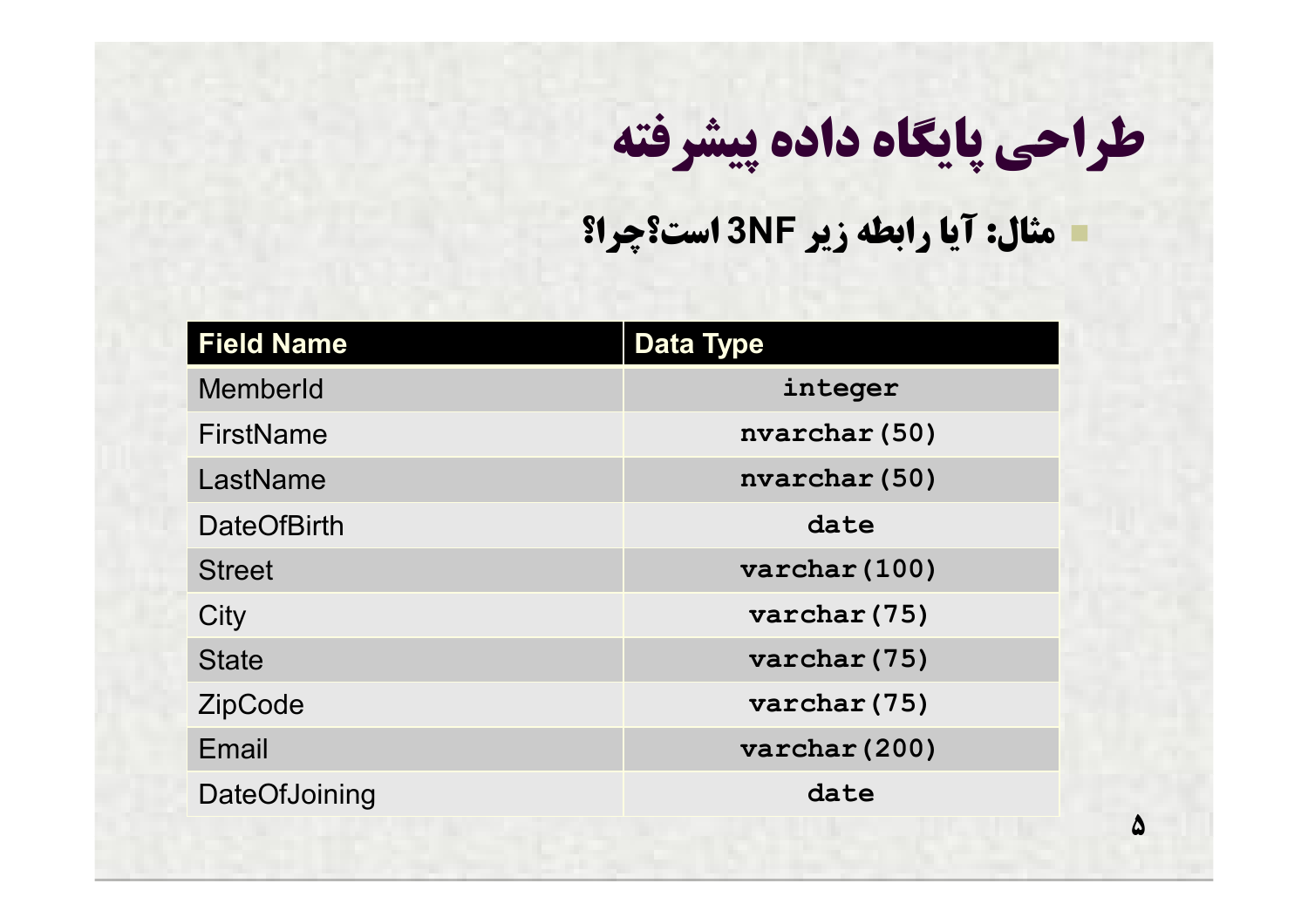**6**

 **اطمینان از صحت داده ها با محدودیت ها(Constraint( براي اینکه در ورود داده به ستون ها محدودیت هایی قائل شویم تا صحت، سازگاري و عدم تکرار در آنها حفظ شود، از تعدادي دستور استفاده می کنیم.**

**NOT NULL**

**UNIQUE**

**CHECK**

**PRIMARY KEY**

**FOREIGN KEY**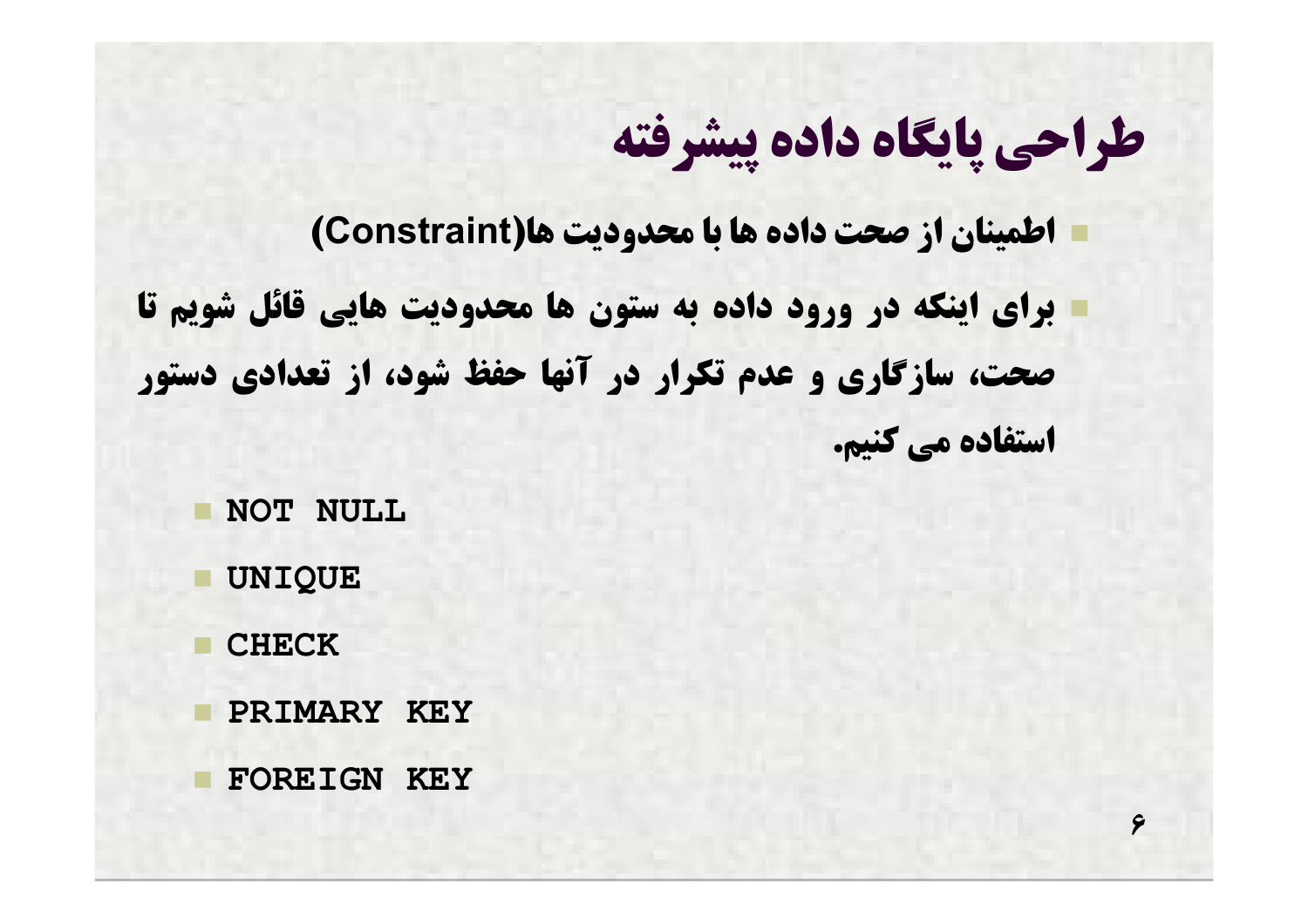**اطمینان از صحت داده ها با محدودیت ها(Constraint(**

**جلوگیري از ورود داده NULL:**

```
 در هنگام ایجاد جدول:
```

```
CREATE TABLE MyTable
(
Column1 int NOT NULL,
Column2 varchar(20),
Column3 varchar(12) NOT NULL
)
```
#### **پس از ایجاد جدول:**

**7**

**ALTER TABLE MyTable ALTER COLUMN Column2 varchar(20) NOT NULL;**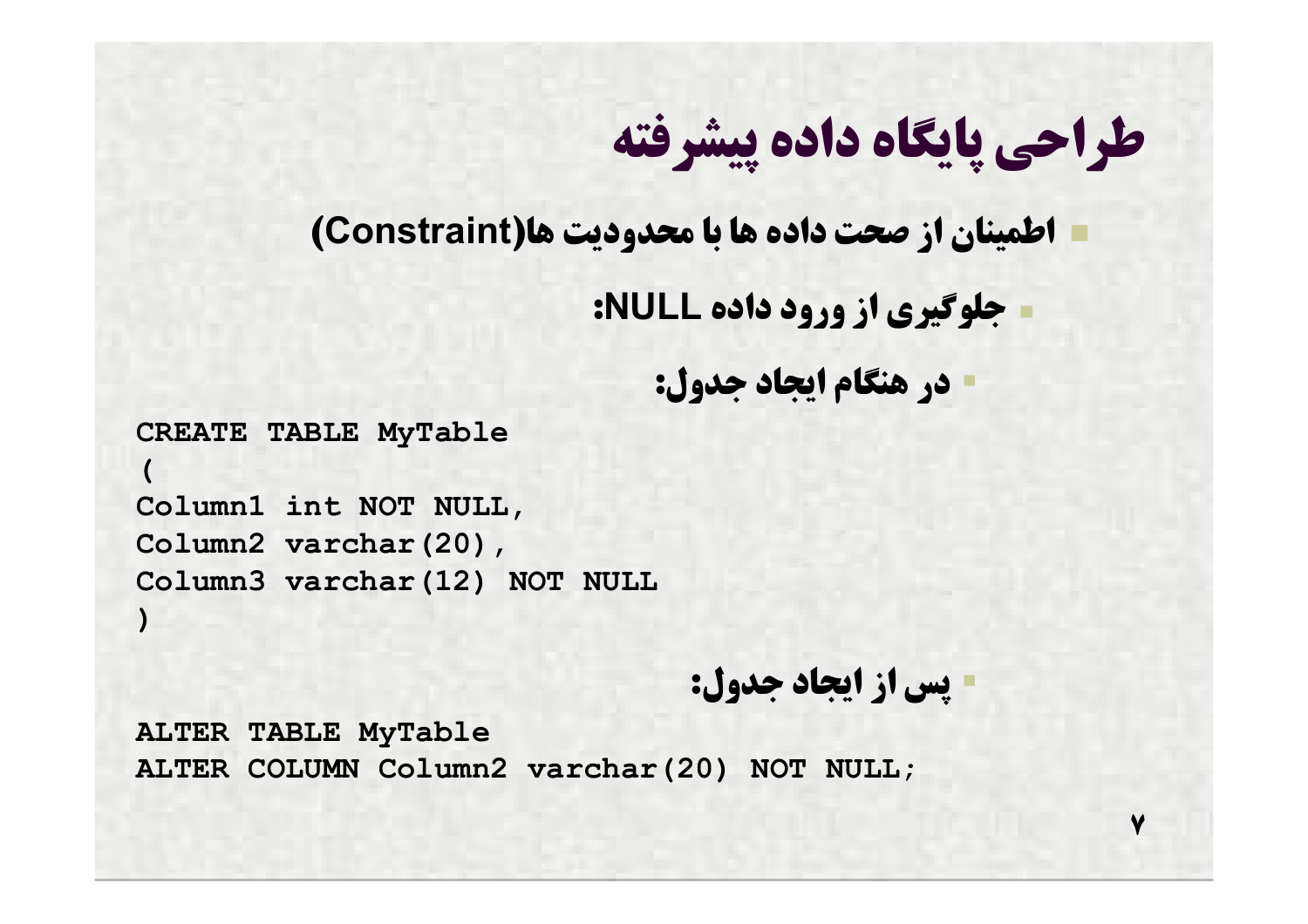**اطمینان از صحت داده ها با محدودیت ها(Constraint(**

```
 جلوگیري از ورود داده تکراري:
```

```
 در هنگام ایجاد جدول:
```

```
CREATE TABLE MyUniqueTable
(
Column1 int,
Column2 varchar(20) UNIQUE,
Column3 varchar(12) UNIQUE
);
```
#### **اعمال محدودیت و نامگذاري آن:**

**ALTER TABLE YetAnotherTable ADD CONSTRAINT MyUniqueConstraint UNIQUE(Column2, Column3);**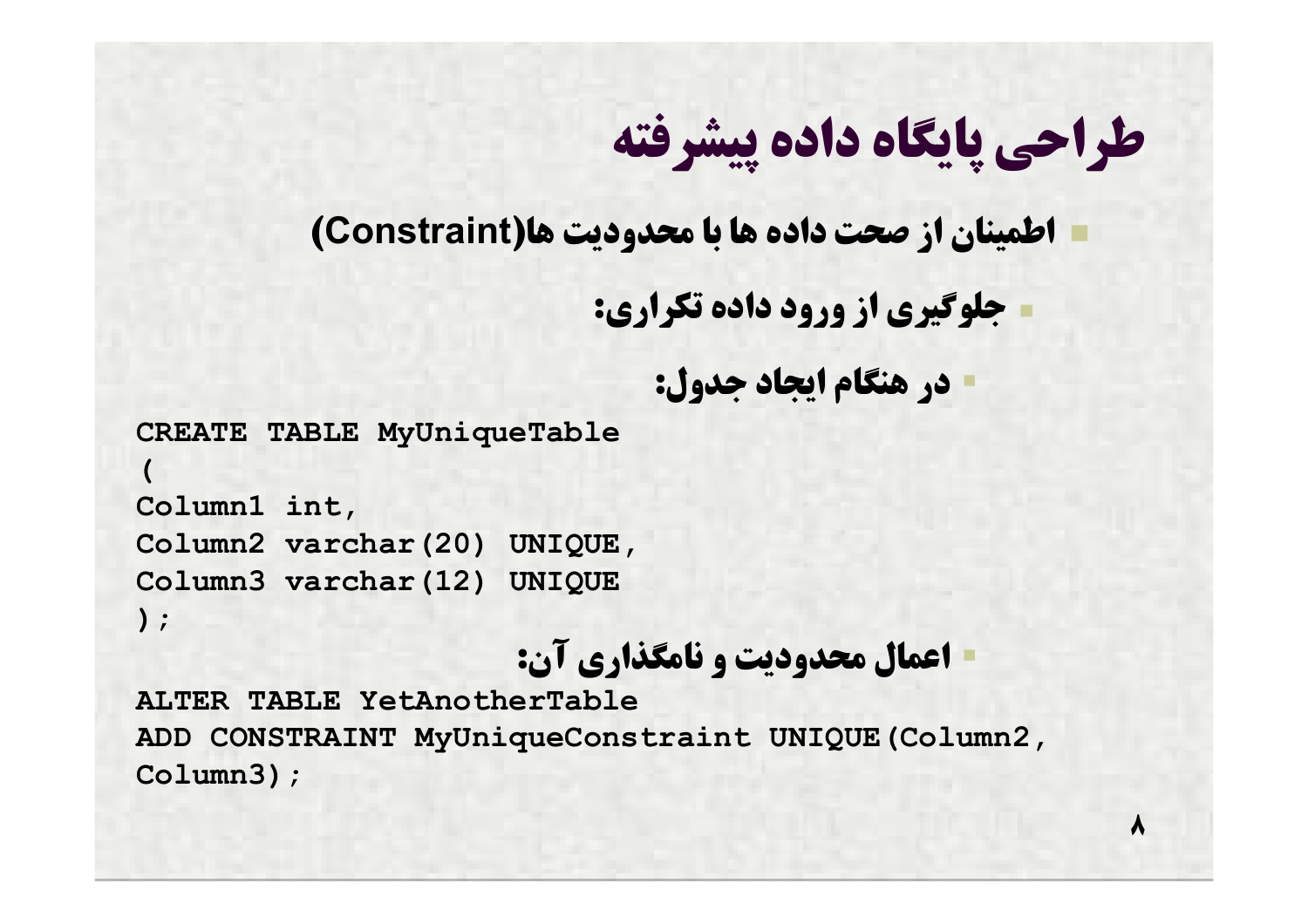**اطمینان از صحت داده ها با محدودیت ها(Constraint(**

**بررسی شرطی خاص در هنگام ورود داده:**

```
 در هنگام ایجاد جدول:
```

```
CREATE TABLE NamesAges
```

```
(
Name varchar(50),
Age int CHECK (Age >= 0)
);
```

```
 اعمال محدودیت و نامگذاري آن:
```
**ALTER TABLE Employee ADD CONSTRAINT HourlyLess CHECK (AvgMonthlyWage > HourlyRate);**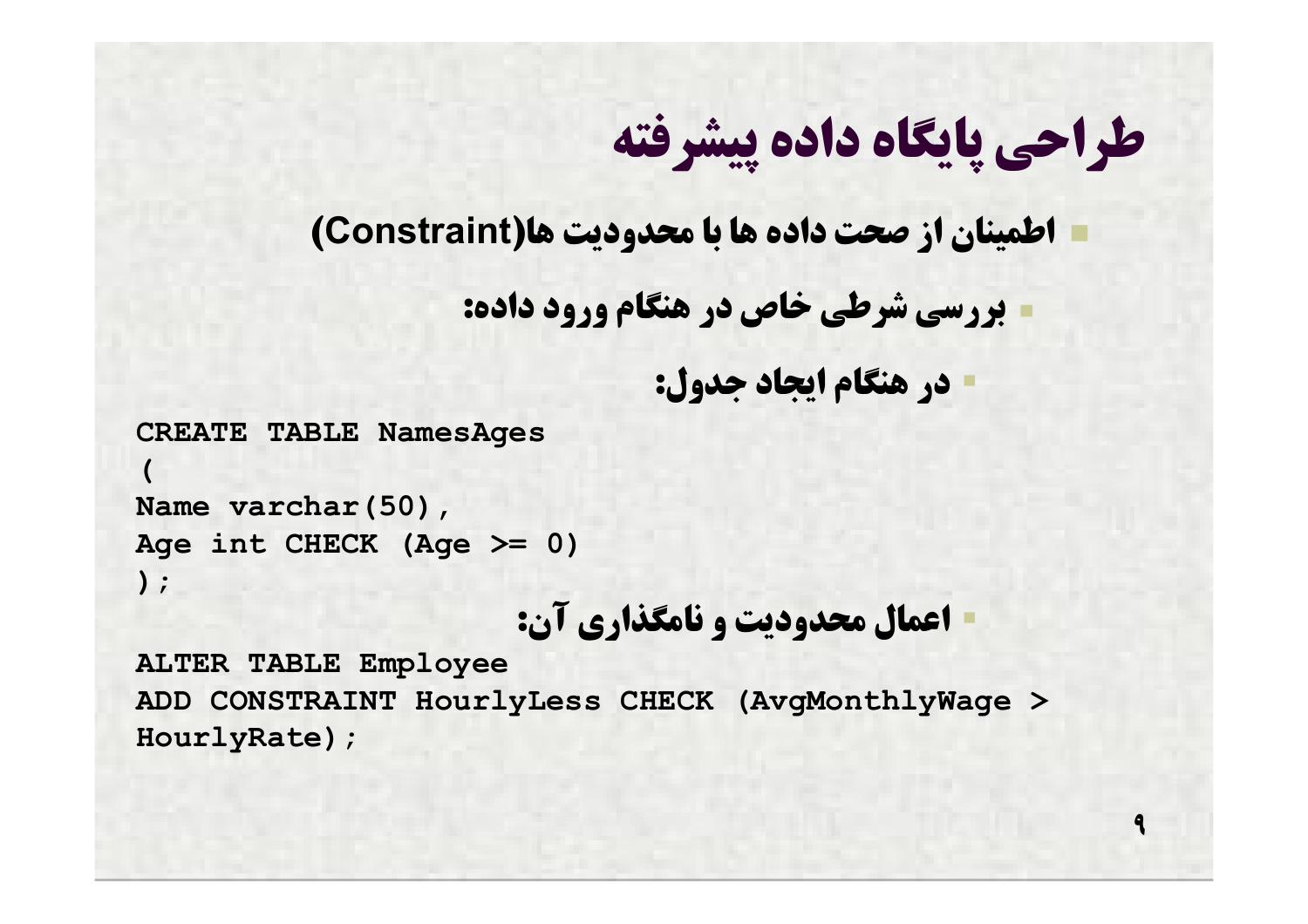**اطمینان از صحت داده ها با محدودیت ها(Constraint(**

**ایجاد کلید اصلی:**

 $\bullet$ 

```
 در هنگام ایجاد جدول:
```

```
CREATE TABLE HolidayBookings
(
CustomerId int PRIMARY KEY,
BookingId int,
Destination varchar(50)
);
```
#### **اعمال محدودیت و نامگذاري آن:**

**ALTER TABLE MoreHolidayBookings ADD CONSTRAINT more\_holiday\_pk PRIMARY KEY (CustomerId, BookingId);**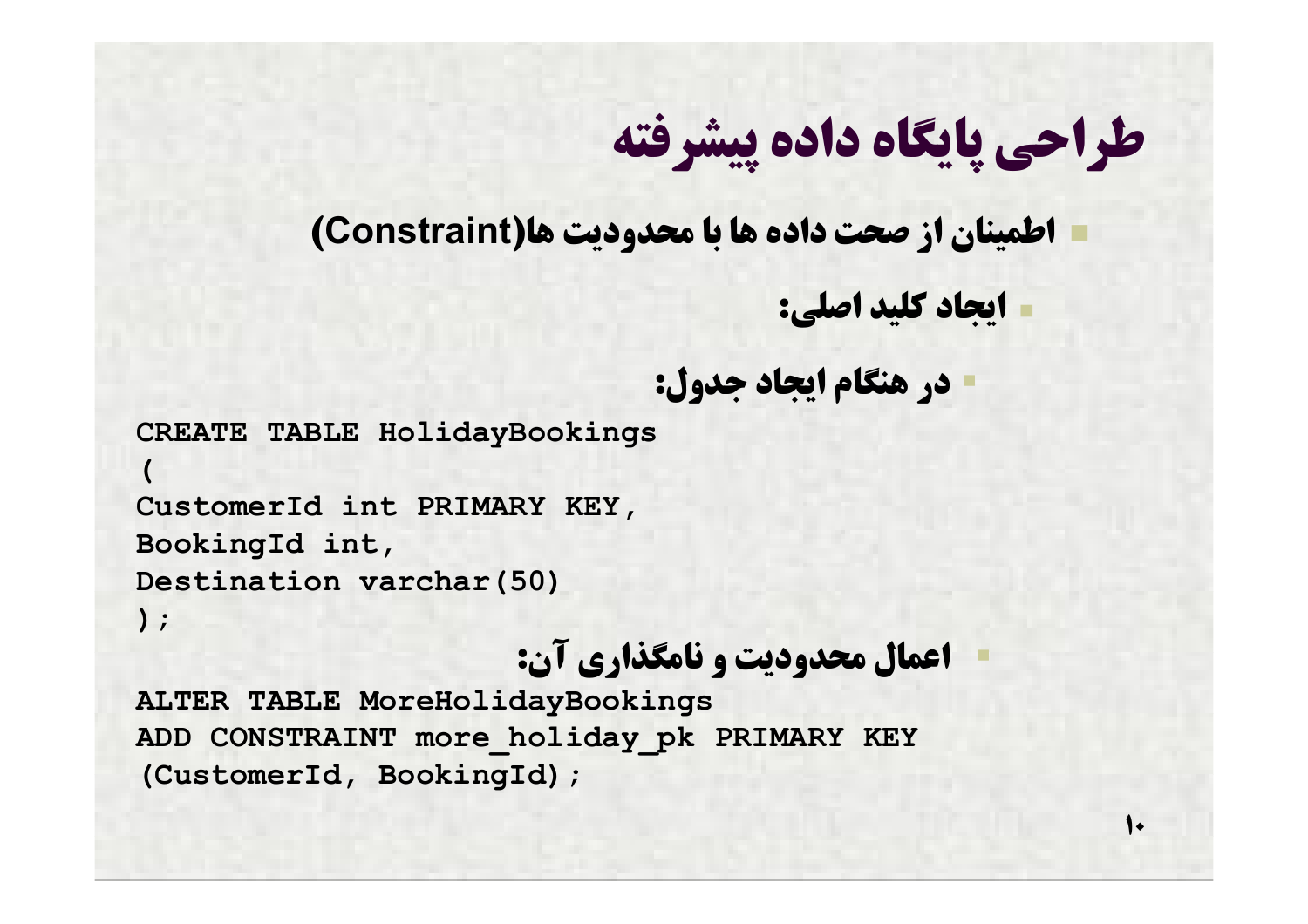**اطمینان از صحت داده ها با محدودیت ها(Constraint(**

**ایجاد کلید خارجی:**

**11**

**در هنگام ایجاد جدول:**

**CREATE TABLE Attendance**

**LocationId integer, MeetingDate date, MemberAttended char(1), MemberId integer, CONSTRAINT SomeTable\_fk1 FOREIGN KEY (LocationId) REFERENCES Location(LocationId)**

**(**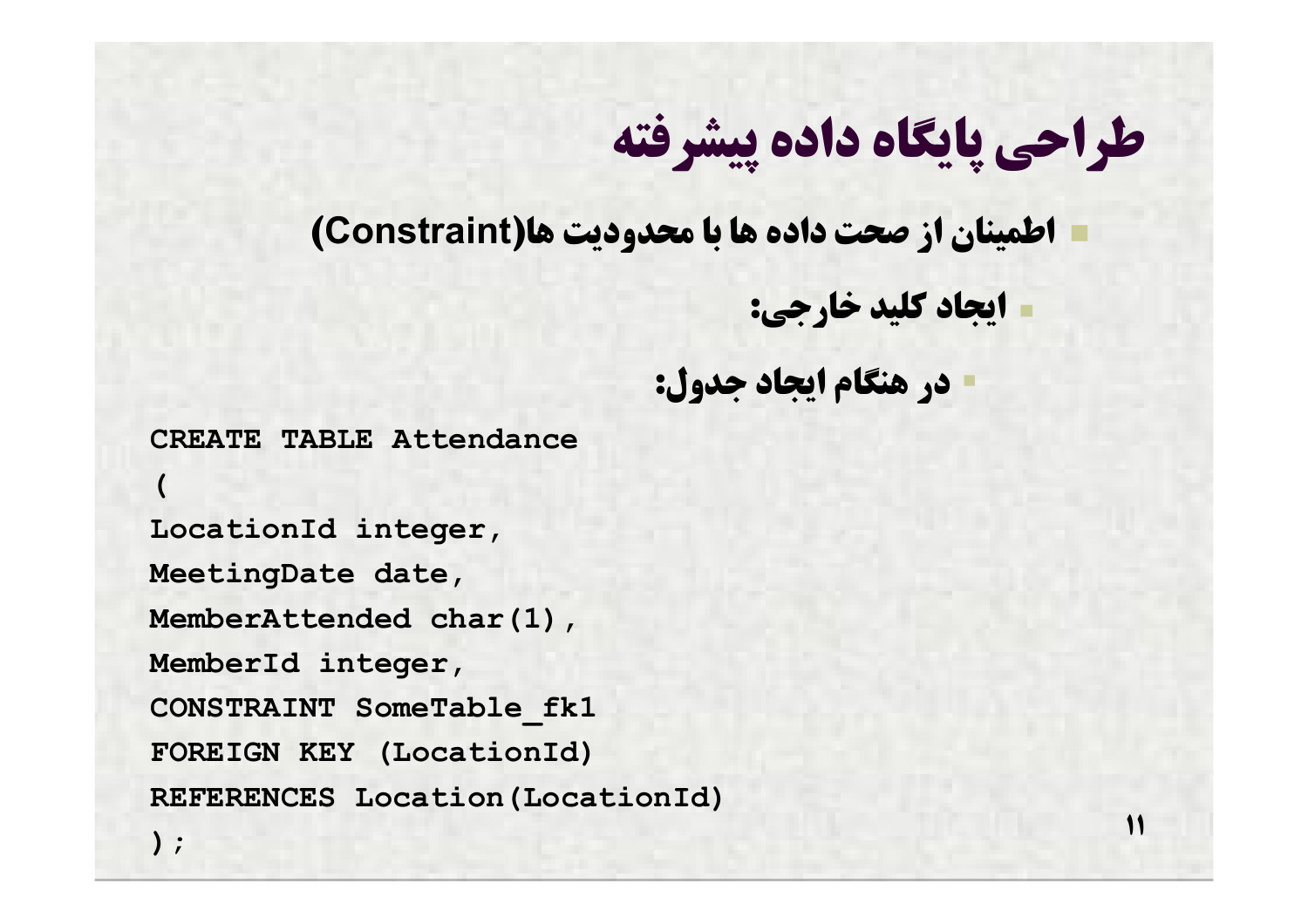**اطمینان از صحت داده ها با محدودیت ها(Constraint(**

**ایجاد کلید خارجی:**

**12**

**پس از ایجاد جدول:**

**ALTER TABLE name\_of\_table\_to\_add\_foreign\_key ADD CONSTRAINT name\_of\_foreign\_key FOREIGN KEY (name\_of\_column\_that\_is\_foreign\_key\_column) REFERENCES**  name of table that is referenced(name of column being **referenced)**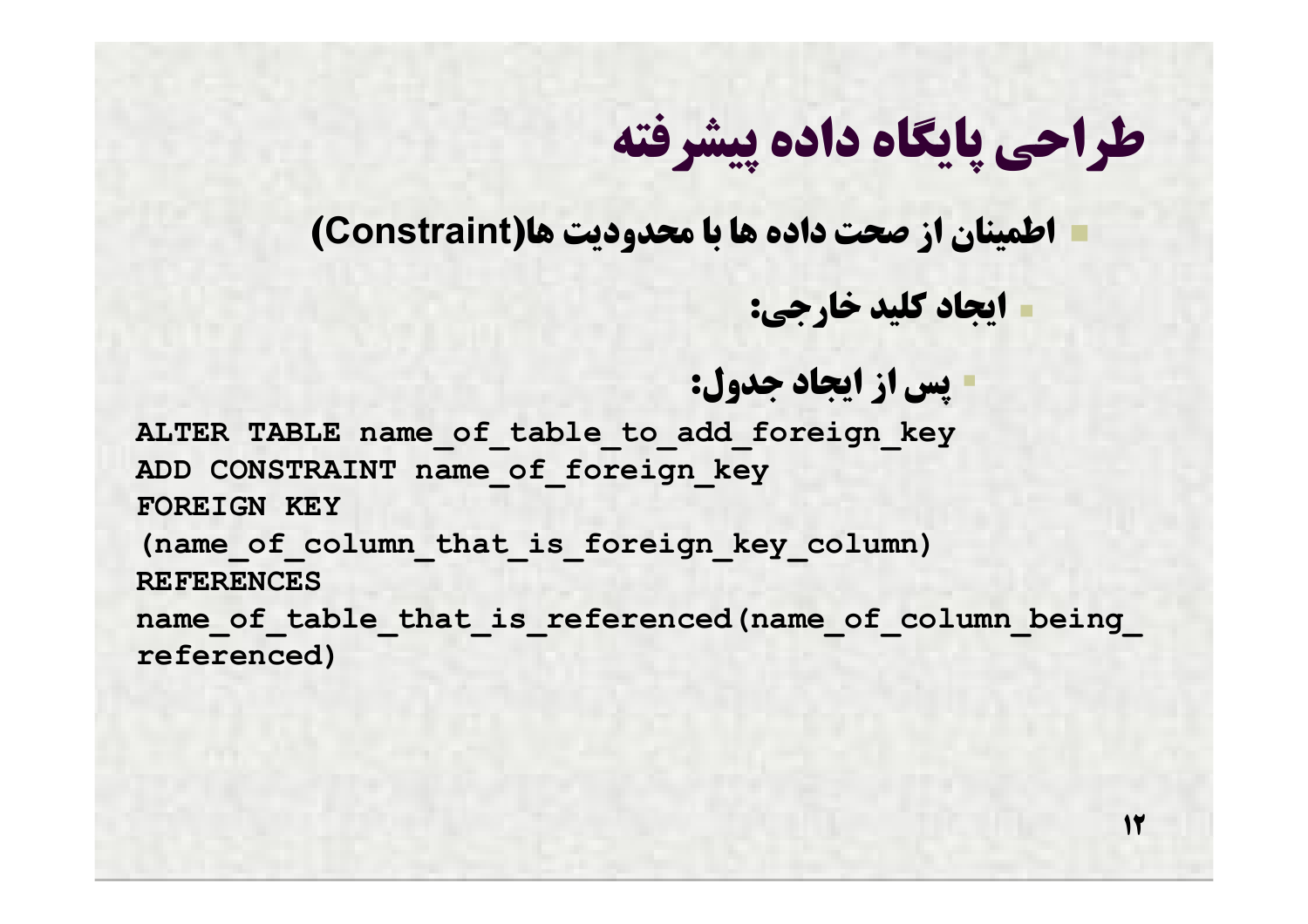**اطمینان از صحت داده ها با محدودیت ها(Constraint(**

**تسریع در نتایج با تعریف ایندکس**

 **با تعریف ایندکس، موتور جستجوي پایگاه داده می تواند بازیابی را سریع تر نماید.**

**CREATE INDEX <index\_name> ON <table\_name> (<column\_names>)**

**CREATE INDEX member\_name\_index ON MemberDetails (FirstName, LastName);**

**نکته: با تعریف ایندکس، به صورت پیش فرض نتایج به طور صعودي مرتب می شوند.**

**مثال:**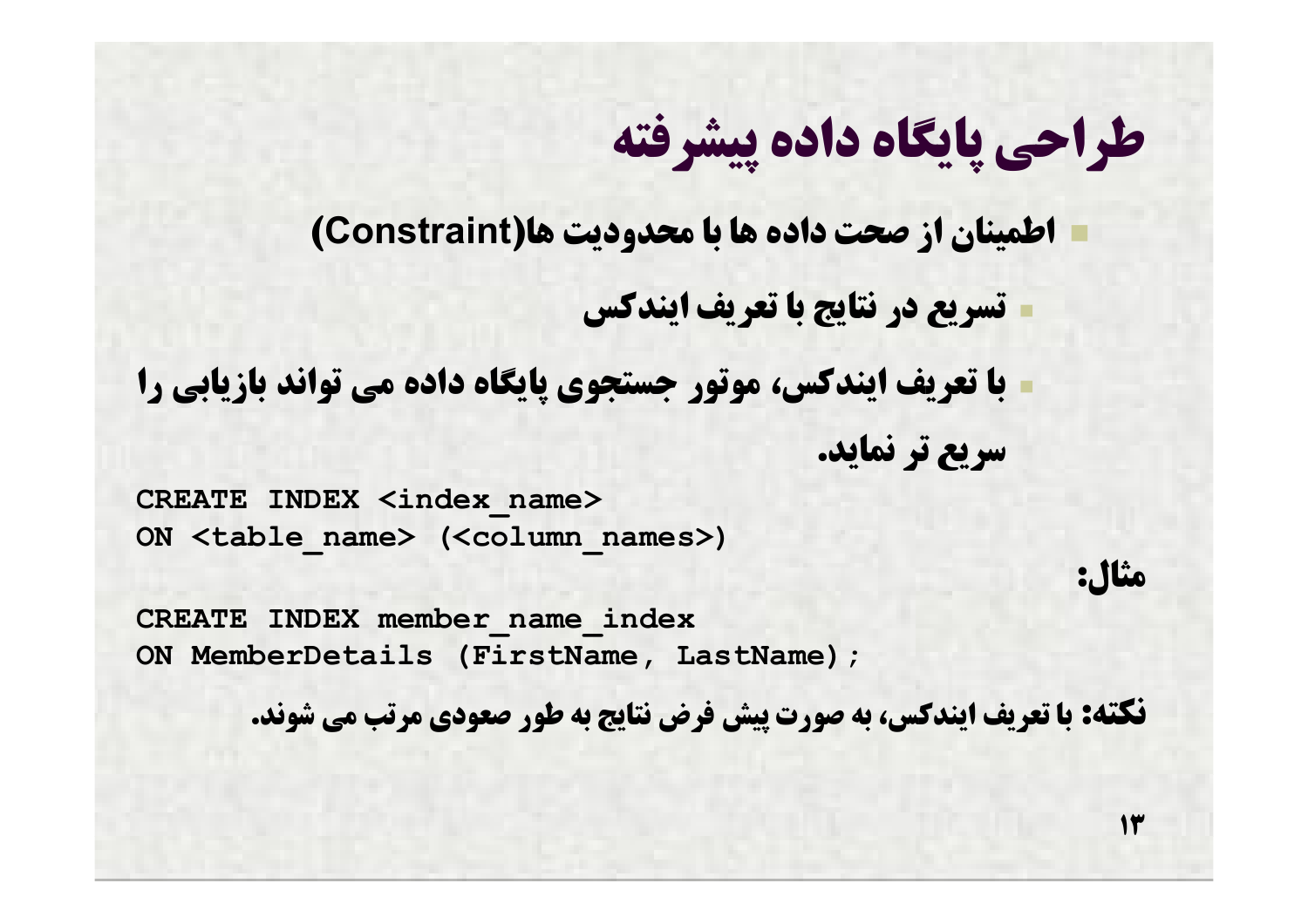**اطمینان از صحت داده ها با محدودیت ها(Constraint(**

**تسریع در نتایج با تعریف ایندکس**

 **می توان شاخص را به صورت یکتا نیز تعریف کرد و ترتیب صعودي و نزولی را نیز تعیین نمود.**

**CREATE UNIQUE INDEX member\_name\_indx ON MemberDetails (LastName DESC, FirstName);**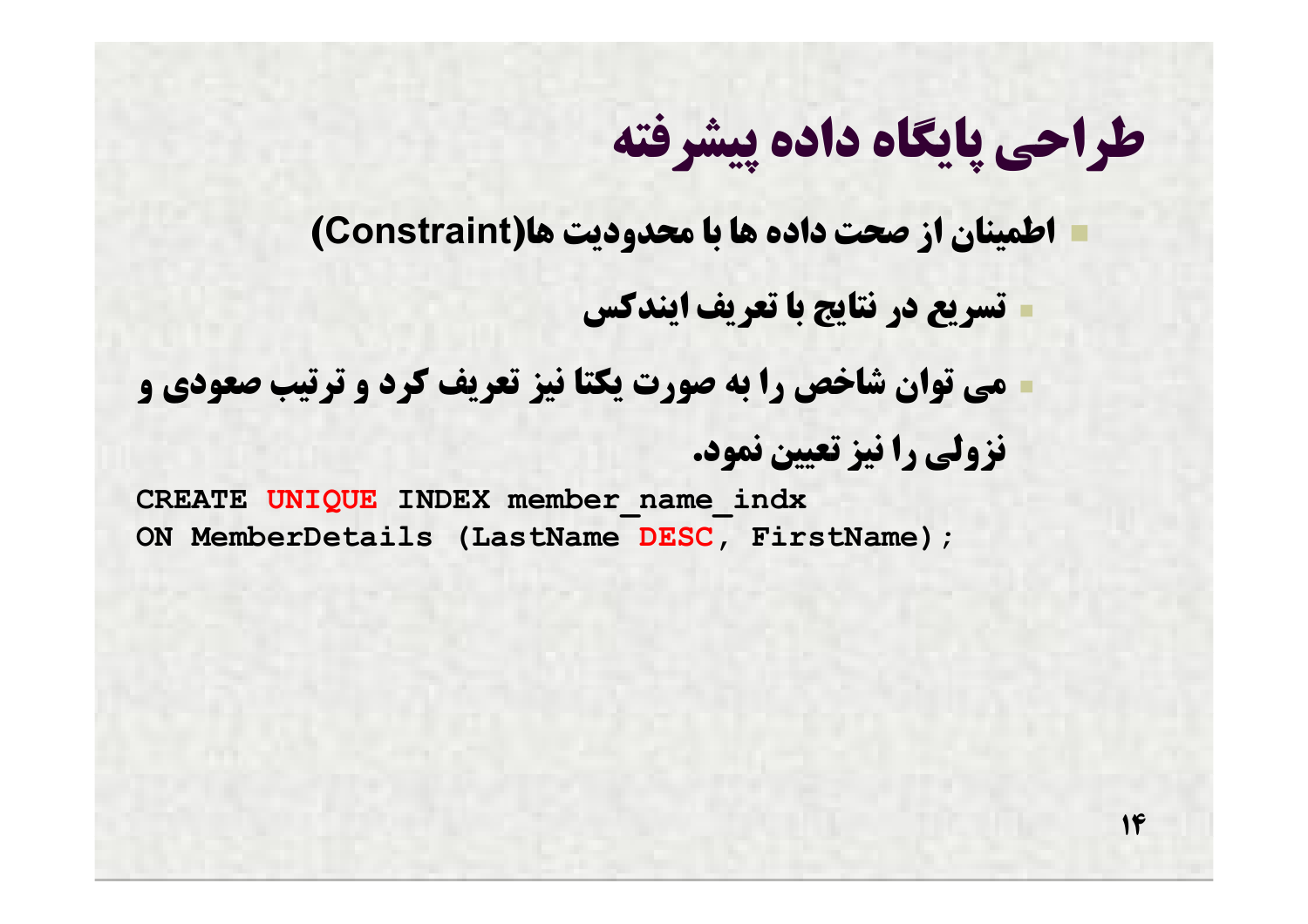**اصلاح طراحی پایگاه داده باشگاه فیلم**

**اصلاح جدول شرکت کنندگان در گردهمایی ها**

 **ستونی براي اعلام تمایل عضو به شرکت نکردن یا شرکت کردن زائد است. می توان تنها اطلاعات افرادي را که شرکت می کنند در این جدول وارد کرد و ستون تمایل به شرکت را حذف نمود.**

**CREATE TABLE Attendance**

**(**

**);**

**MeetingDate date NOT NULL, LocationId integer NOT NULL, MemberId integer NOT NULL**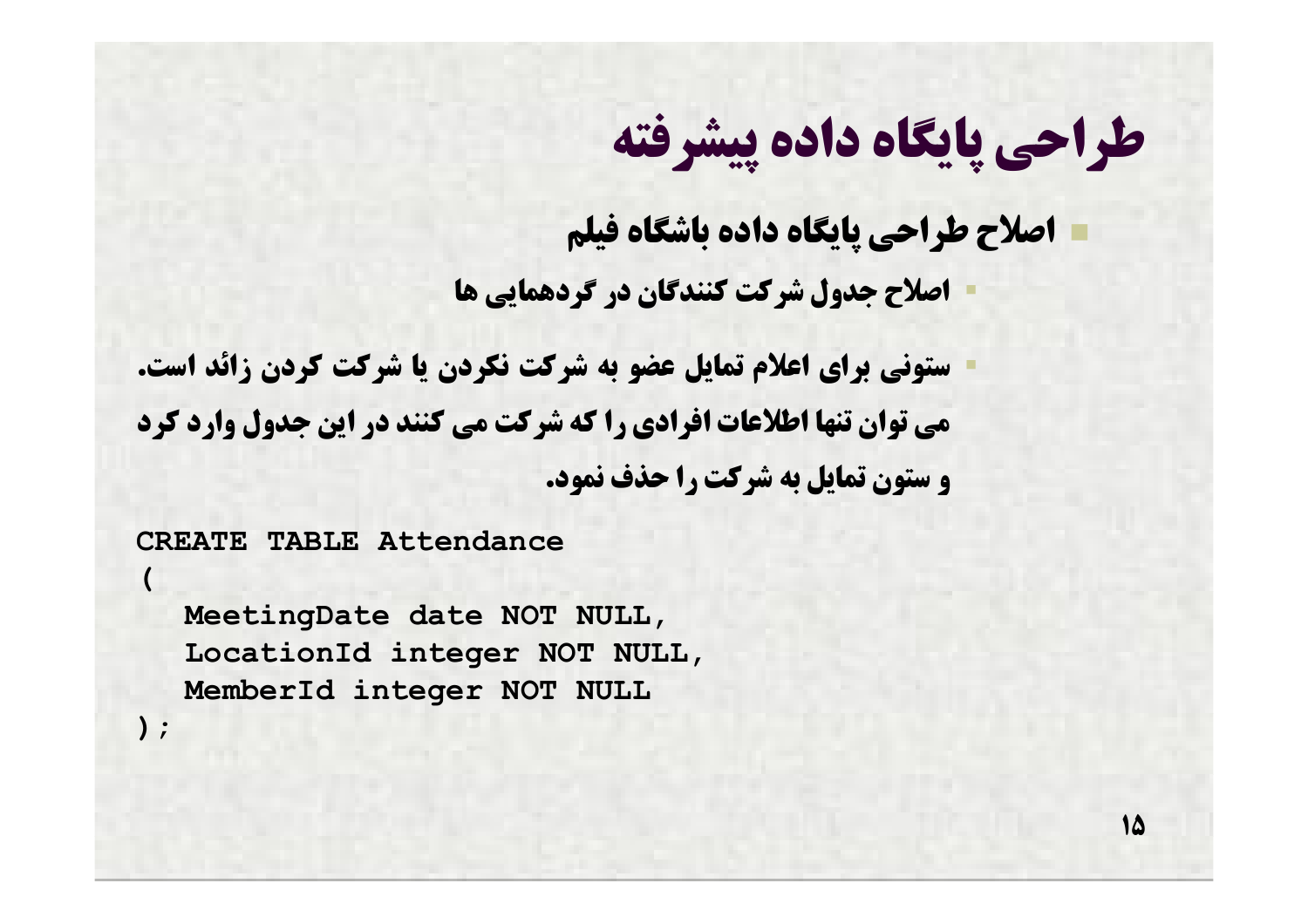**16**

#### **اصلاح طراحی پایگاه داده باشگاه فیلم**

**اصلاح جدول اطلاعات اعضاء**

**CREATE TABLE MemberDetails**

**(**

**);**

**MemberId integer NOT NULL PRIMARY KEY, FirstName vargraphic(50) NOT NULL, LastName vargraphic(50) NOT NULL, DateOfBirth date, Street varchar(100), City varchar(75), State varchar(75), ZipCode varchar(12), Email varchar(200), DateOfJoining date**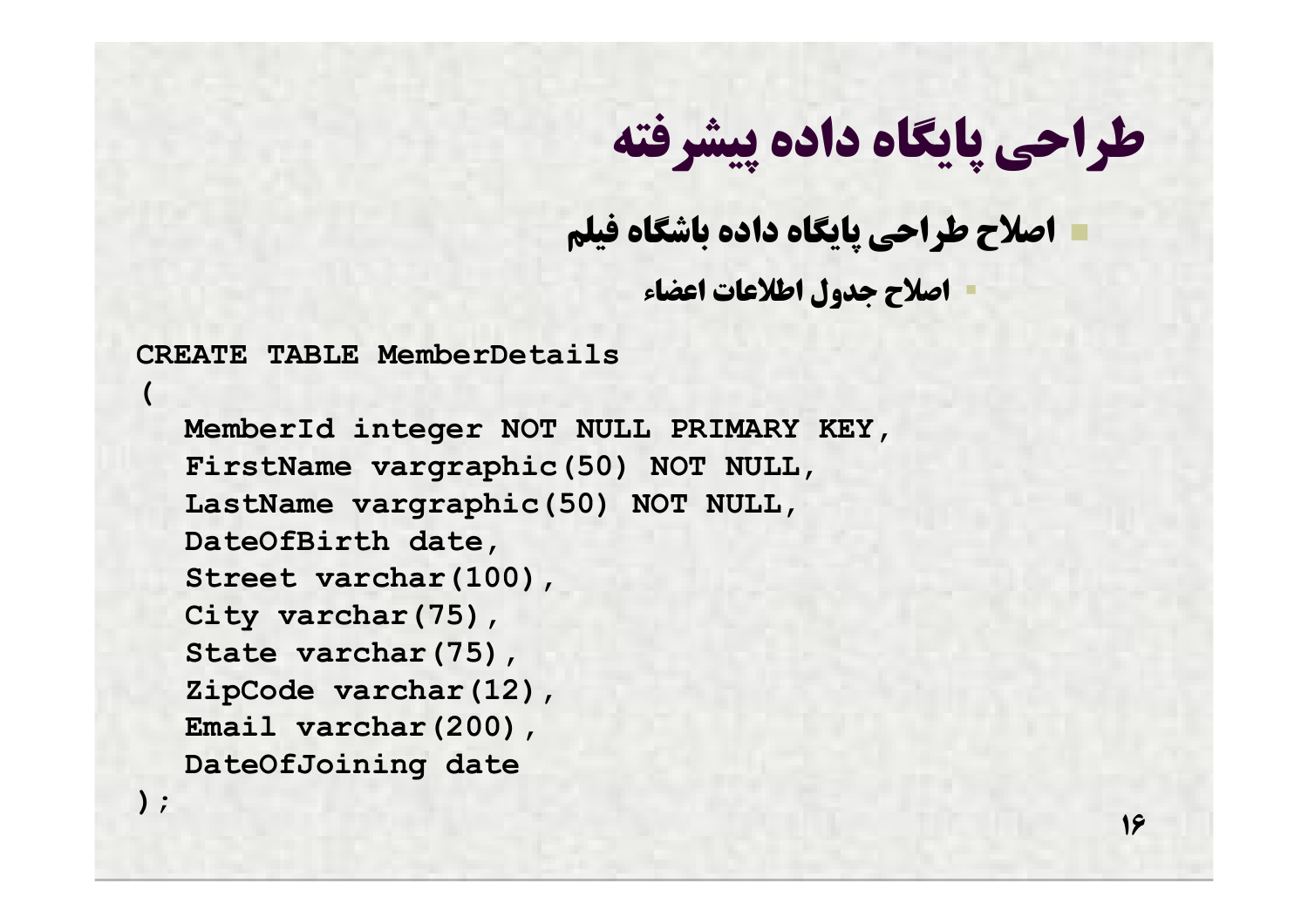#### **اصلاح طراحی پایگاه داده باشگاه فیلم**

**اصلاح جدول فیلم ها**

**17**

#### **CREATE TABLE Films**

**(**

**);**

**FilmId integer NOT NULL PRIMARY KEY, FilmName varchar(100) NOT NULL, YearReleased integer, PlotSummary varchar(2000), AvailableOnDVD char(1), Rating integer, CategoryId integer**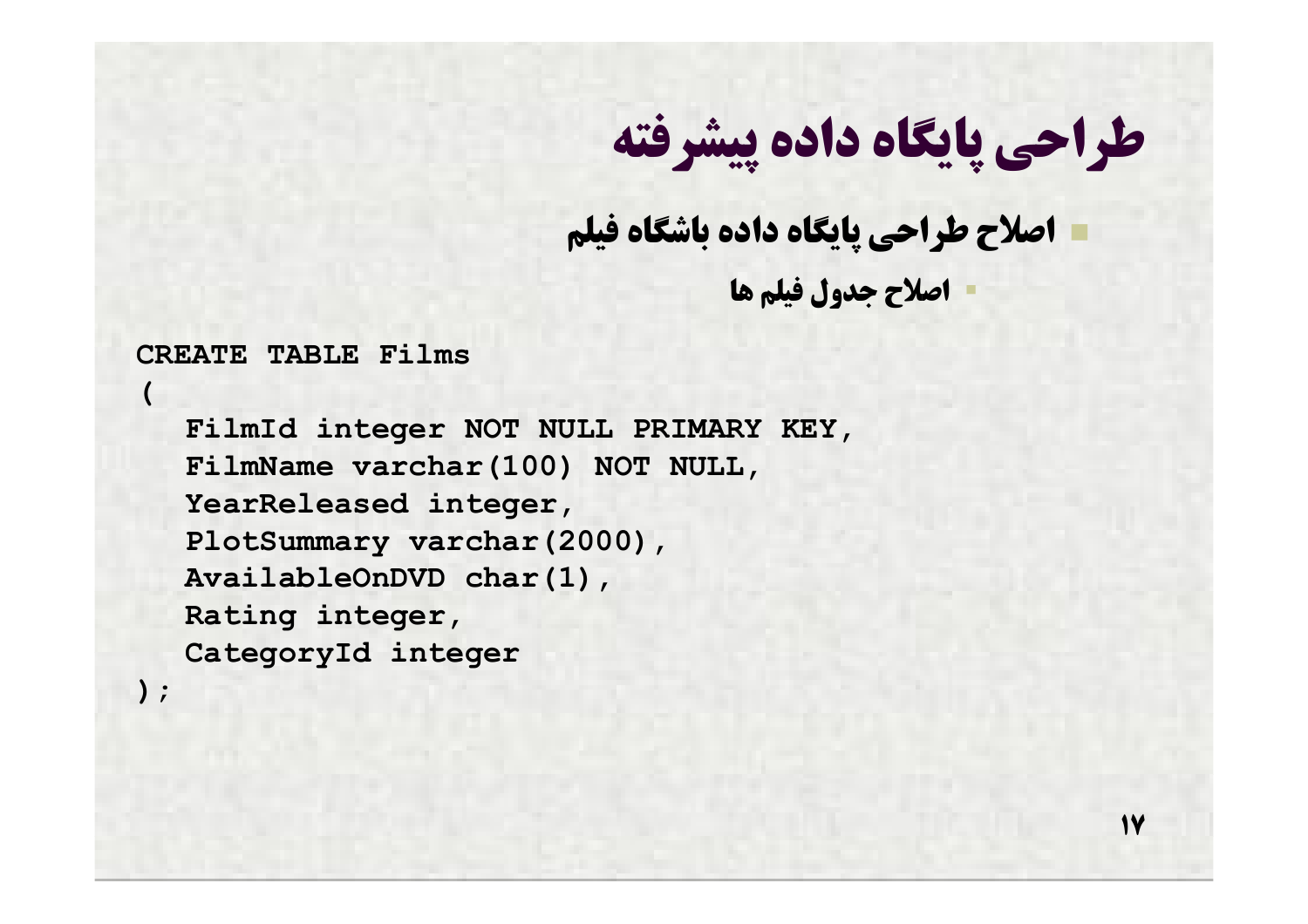**اصلاح طراحی پایگاه داده باشگاه فیلم اصلاح جدول طبقه بندي فیلم ها**

**CREATE TABLE Category**

**CategoryId integer NOT NULL PRIMARY KEY, Category varchar(100)**

**);**

**(**

**(**

**اصلاح جدول طبقه بندي مورد علاقه**

```
CREATE TABLE FavCategory
```
**CategoryId integer NOT NULL, MemberId integer NOT NULL, CONSTRAINT favcategory\_pk PRIMARY KEY (CategoryId, MemberId)**

**);**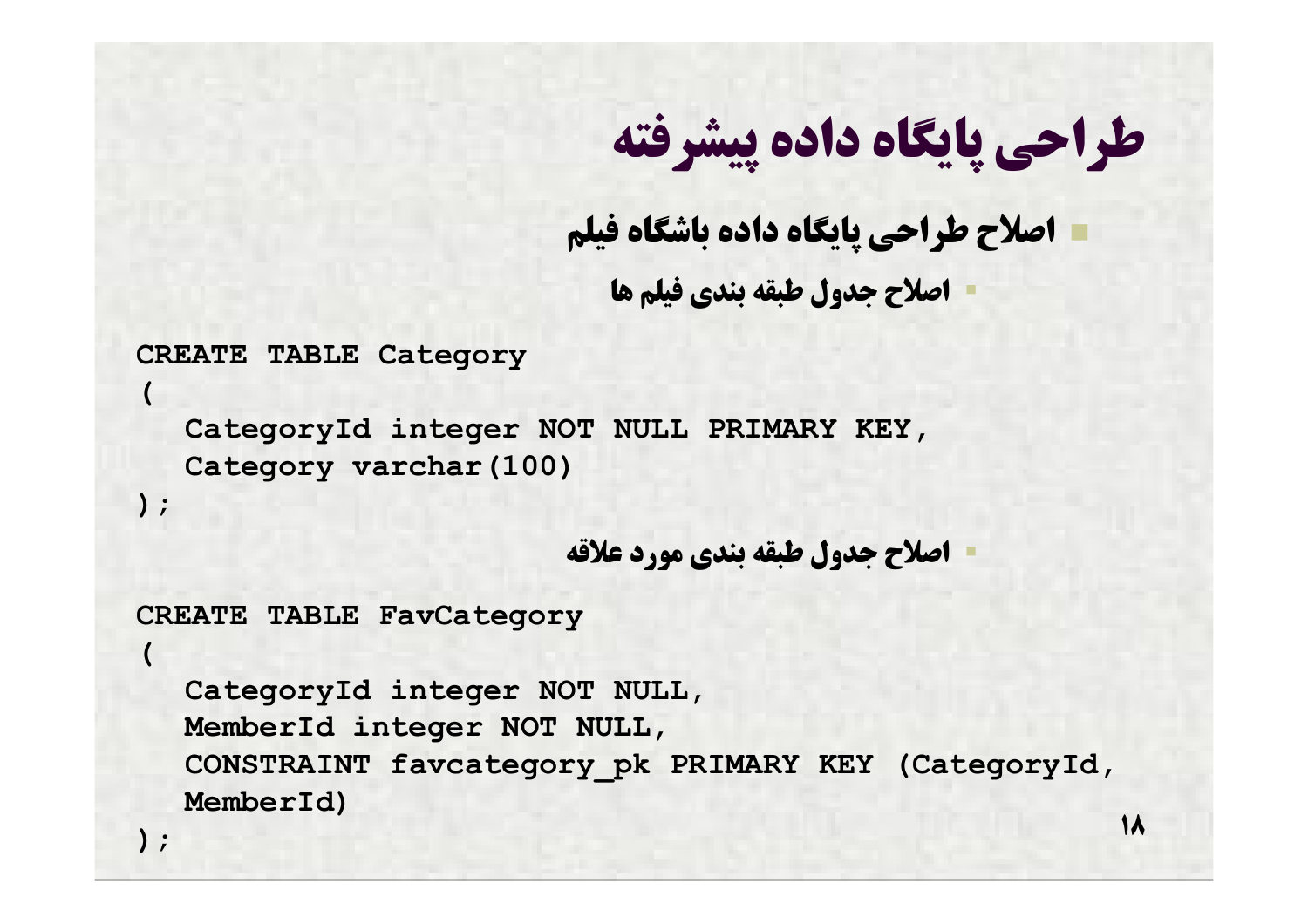**19**

**اصلاح طراحی پایگاه داده باشگاه فیلم**

**اصلاح شرکت کنندگان در گردهمایی ها**

**CREATE TABLE Attendance**

**MeetingDate date NOT NULL, LocationId integer NOT NULL, MemberId integer NOT NULL, CONSTRAINT attendance\_pk PRIMARY KEY (LocationId, MemberId)**

**);**

**(**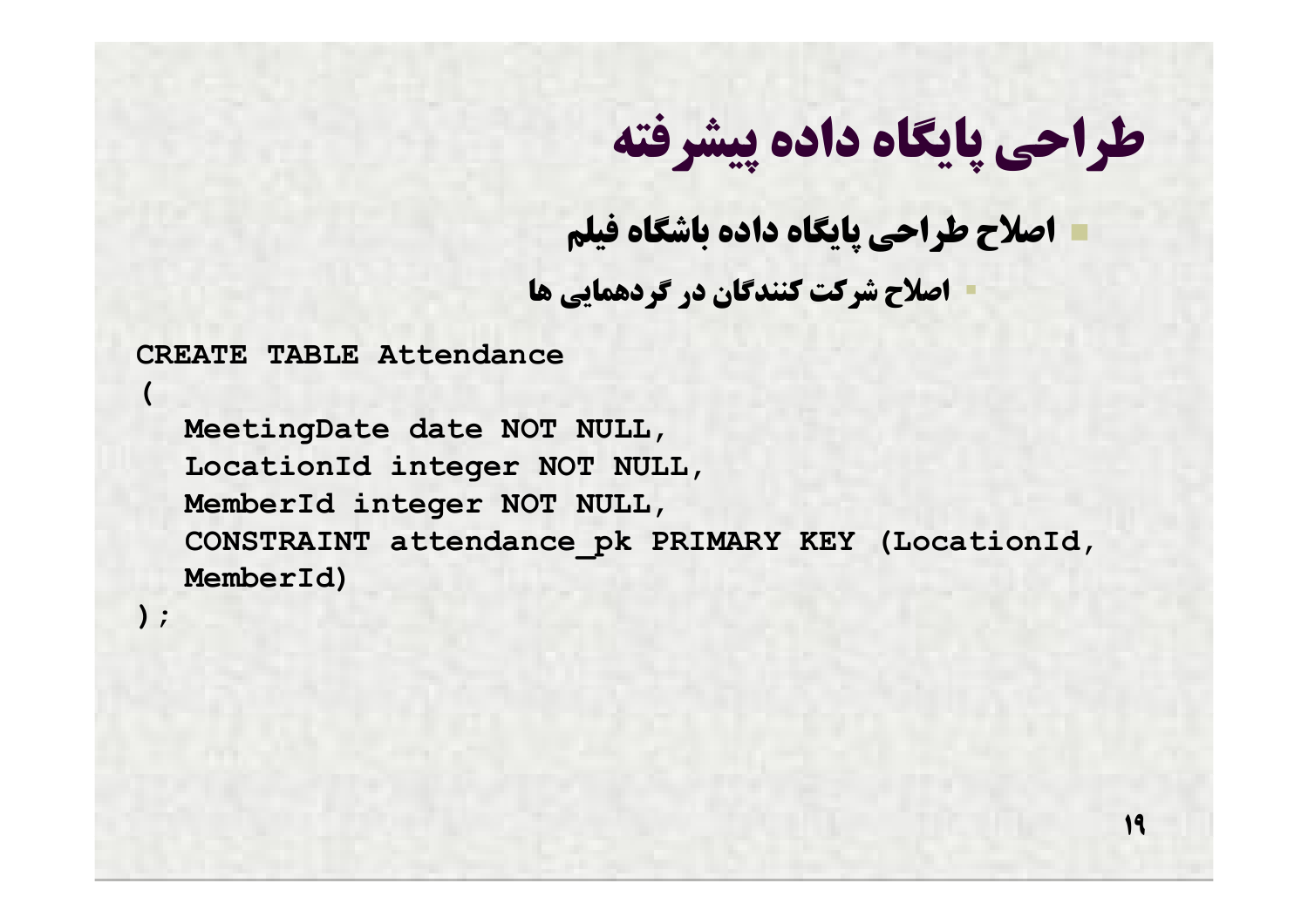**اصلاح طراحی پایگاه داده باشگاه فیلم**

**اصلاح جدول فیلم ها**

#### **CREATE TABLE Films**

**FilmId integer NOT NULL, FilmName varchar(100) NOT NULL, YearReleased integer, PlotSummary varchar(2000), AvailableOnDVD char(1), Rating integer, CategoryId integer**

**);**

**(**

**ساخت ایندکس براي جدول اعضاء**

**20**

**CREATE UNIQUE INDEX member\_name\_indx ON MemberDetails (LastName DESC, FirstName);**